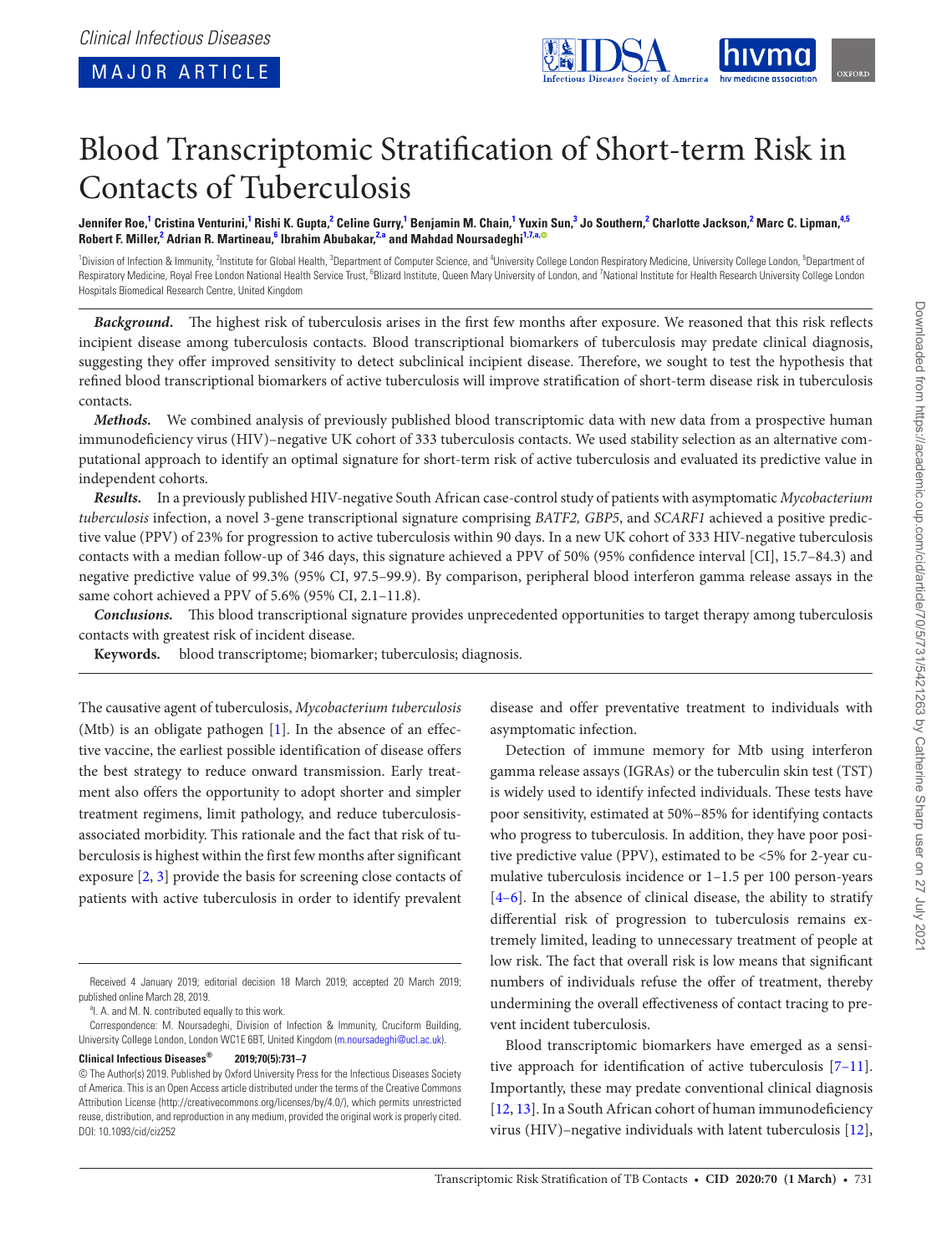Downloaded from https://academic.oup.com/cid/article/70/5/731/5421263 by Catherine Sharp user on 27 July 202 Downloaded from https://academic.oup.com/cid/article/70/5/731/5421263 by Catherine Sharp user on 27 July 2021

the sensitivity of a 16-gene blood transcriptional signature that discriminated individuals who progressed to a diagnosis of active tuberculosis from those who did not improved as the time interval between sampling and diagnosis was reduced. These data suggest that blood transcriptional signatures can identify presymptomatic incipient disease. The fact that blood transcriptional changes may not be suitable for stratification of long-term risk was highlighted in a second multicohort African study of household contacts that specifically excluded patients who progressed to active tuberculosis within 3 months of enrollment [\[13\]](#page-6-6). In that study, a 4-gene blood transcriptional signature discriminated between progressors and nonprogressors, with a modest receiver operating characteristic area under the curve (AUC) of 0.69 and PPV of 3%, equivalent to that of IGRAs or TST.

These studies focused on deriving blood transcriptional signatures for prospective risk of incident tuberculosis for up to 2 years. However, they may not represent the most sensitive biomarkers of preclinical incipient disease that underlie the shortterm risk of tuberculosis among contacts. We recently reported that *BATF2* gene expression provided a single blood transcript that accurately discriminated active from latent tuberculosis [[11\]](#page-6-7). *BATF2* was identified by comparing transcriptional profiles from patients with active and treated tuberculosis. Of note, *BATF2* is a component of the 16-gene signature reported by Zak et al [[12](#page-6-5)].

In the present study, we tested the ability of *BATF2* on its own to identify incipient tuberculosis disease in the Zak cohort. In addition, we sought to improve on the predictive value of *BATF2* using stability selection as an alternative computational approach to identifying discriminating features in high-dimensional data. We then validated our findings in 2 independent datasets, first, the previously published South African cohort of HIV-negative individuals with latent tuberculosis infection [\[12](#page-6-5)] and then a new UK cohort of tuberculosis contacts.

# **METHODS**

### **Analysis of Previously Published Data**

Raw sequencing data from Zak et al [\[12](#page-6-5)] was pseudoaligned to the human transcriptome (Ensembl Human GRCh38) using Kallisto [\[14](#page-6-8)]. The abundance for protein-coding RNA was expressed as  $log_2$ -transformed transcripts per million [\[15\]](#page-6-9). Microarray data from Roe et al [[11\]](#page-6-7) were used as normalized log<sub>2</sub>-transformed data. RNA sequencing and microarray data were standardized by subtracting the mean and dividing by the standard deviation of each dataset. Gene expression data from each study were annotated with Human Genome Organisation Nomenclature Committee gene symbols.

#### **Blood Transcriptional Profiling of a UK Cohort of Tuberculosis Contacts**

Close contacts of patients with tuberculosis were invited to participate (Supplementary Methods). The study was approved by the UK National Research Ethics Service (reference 14/EM/1208).

All participants provided written informed consent. At enrollment, IGRAs were done using the QuantiFERON-TB Plus assay (Qiagen, Germany), and peripheral blood RNA was collected into Tempus tubes for transcriptional profiling by RNA sequencing (Supplementary Methods). These data are available in ArrayExpress [[16\]](#page-6-10) under accession E-MTAB-6845. At the end of the study, participants who progressed to active tuberculosis were identified by linkage with the national electronic tuberculosis register as previously described [\[17](#page-6-10)]. Local case notes were reviewed in order to identify individuals who had received preventative treatment.

# **Stability Selection to Refine the Optimal Gene Signature for Incipient Tuberculosis**

We combined stability selection with support vector machines (SVMs) [[18\]](#page-6-11) (Supplementary Methods) to identify a ranking of the individual transcripts independent of other genes that discriminated patients with active tuberculosis pretreatment from those who had been successfully treated [\[11](#page-6-7)]. After we selected a consistent subset of discriminating genes using stability selection, we used these genes to train a traditional L2 Norm learning SVM using kernlab with a linear kernel in the R statistical computing platform [[19\]](#page-6-12) as previously described [\[11](#page-6-7)]. We used this SVM to generate decision values for each dataset tested. Receiver operating characteristic (ROC) curves were plotted in GraphPad Prism, version 7 (GraphPad Software, La Jolla, CA) and used to calculate the ROC AUC. The Youden index for each ROC curve was derived from the sum of sensitivity and specificity–1 [\[20](#page-6-13)], and the predictive value of each transcriptional signature was estimated using Bayesian conditional probabilities [[21](#page-6-14)]; 95% confidence intervals are provided for each measure of test performance.

#### RESULTS

## **Positive Predictive Value of** *BATF2* **Blood Transcript Levels for Short-term Risk of Incident Tuberculosis**

We first sought to test the hypothesis that elevated blood levels of *BATF2* gene expression identified individuals with subclinical incipient disease leading to incident tuberculosis in the short term. We compared *BATF2* blood transcript levels in all samples from individuals with latent tuberculosis in the Zak cohort  $[12]$  $[12]$  who did not progress to active tuberculosis  $(n = 48)$ with samples from individuals who progressed to active tuberculosis within 90 days ( $n = 12$ ), 91-360 days ( $n = 29$ ), and after an interval of greater than 360 days ( $n = 25$ ). In this analysis, we ensured that samples were not incorrectly allocated to the nonprogressor group because of inadequate follow-up by restricting the nonprogressor group to include only samples from individuals who had more than 12 months follow-up after the sample was collected. Consistent with our hypothesis, *BATF2* blood transcript levels were highest in the group of individuals who progressed to active tuberculosis within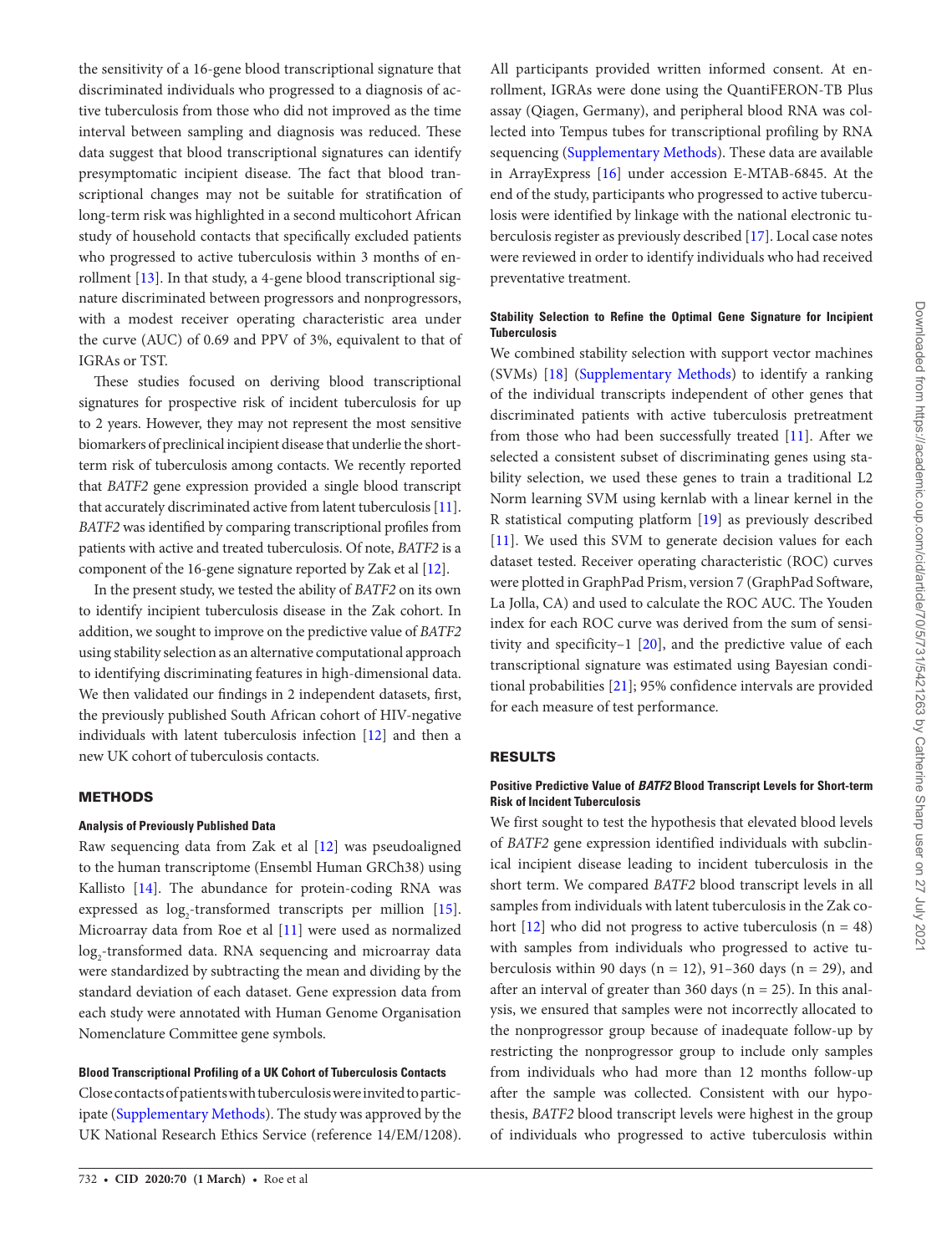90 days ([Figure 1A](#page-2-0)). Accordingly, discrimination of individuals who progress to tuberculosis from nonprogressors using *BATF2* levels achieved the highest ROC AUC of 0.93 (0.86–1) in the group who progressed to tuberculosis within 90 days ([Figure](#page-2-0)  [1B](#page-2-0)). The threshold for *BATF2* levels that discriminated this group of progressors from nonprogressors with the greatest accuracy was identified using the ROC curve Youden index. This threshold achieved a sensitivity of 0.83 (0.52–0.98) and a specificity of 0.92 (0.83–0.99; [Figure 1C\)](#page-2-0), giving a positive likelihood ratio of 13.3 (4.3–41.1). At the same threshold, the sensitivity of elevated *BATF2* levels to identify individuals who progressed to tuberculosis after 90 days was reduced to 0.52 (0.36–0.74) in the 91–360 day interval and to 0.24 (0.12–0.49) after 360 days. The cumulative tuberculosis risk in this cohort approximated to 1.5% [\[12](#page-6-5)]. Using this pretest probability, we estimated the PPV of elevated *BATF2* levels for diagnosis of tuberculosis within 90 days to be 13% ([Figure 1C\)](#page-2-0). These were comparable to the PPV for disease within 90 days using the 16-gene signature described by Zak et al, which achieved an ROC AUC of 0.94 (0.89–1; Supplementary Figure 1).

#### **A Refined 3-Gene Signature to Predict Active Tuberculosis Within 90 Days**

In the clinical cohort described by Zak et al, their 16-gene signature offered no advantage to measuring *BATF2* transcripts alone to discriminate progressors from nonprogressors within 90 days. Nonetheless, we hypothesized that the addition of selected genes may further improve the performance of *BATF2* alone as a biomarker of incipient tuberculosis. We reasoned that the most discriminating transcriptional biomarker may be different among subsets of cases. Therefore, a combination of the genes most frequently ranked top in

multiple subsamples of the data may give the optimal gene signature for incipient tuberculosis. This approach of featuring selection in high-dimensional data has been called stability selection [[18](#page-6-11)]. We used stability selection to rank the transcripts that best discriminated subsets of our previously published active and treated tuberculosis cases [\[11\]](#page-6-7). Using this ranking, we trained an SVM model to discriminate active and treated tuberculosis with a cumulative number of genes and tested how accurately each SVM model correctly classified progressor and nonprogressor patients in the Zak cohort (Supplementary Figure 2B). The most accurate classification was achieved by the top 3 genes comprising *BATF2*, *GBP5*, and *SCARF1* (Supplementary Figure 2C). We represented the 3-gene score for each individual in the Zak cohort as the distance from the separating hyperplane that discriminates between 2 classes in the SVM model [\(Figure 2A](#page-3-0)). The 3-gene SVM model discriminated between nonprogressors and those who progressed to tuberculosis within 90 days with an ROC AUC of 0.96 (0.92–1; [Figure 2B](#page-3-0)). At the Youden index, this ROC curve generated a sensitivity of 0.83 (0.52–0.98) and a specificity of 0.96 (0.83–0.99). This was equivalent to a positive likelihood ratio of 20 (5–79.5) and a PPV for active tuberculosis within 90 days of 23%, given a prior probability of 1.5% [\(Figure 2C\)](#page-3-0).

#### **Predictive Value of the 3-Gene Signature for Active Tuberculosis in a New UK Cohort of Tuberculosis Contacts**

The predictive value of a tuberculosis biosignature based on *BATF2*, *GBP5*, and *SCARF1*, described above, was obtained from estimates of sensitivity, specificity derived from casecontrol data, and estimates of prior probability. A prospective,



<span id="page-2-0"></span>**Figure 1.** Identification of incipient tuberculosis by measurement of blood *BATF2* transcript levels. *A*, *BATF2* transcript levels (TPM) are shown for blood samples from all NP patients in the Zak et al [[12\]](#page-6-5) cohort (with at least 12 months follow-up after the time of sampling) and for samples from patients who progressed to a diagnosis of tuberculosis within the time intervals indicated. *B*, ROC curves for discriminating between NP and progressors in each time interval shown using the *BATF2* transcript level. *C*, PPV<sub>TD</sub> for patients who progress to tuberculosis within 90 days using sensitivity and specificity values derived from the optimal Youden index (dotted line in *[A]*) of the ROC curve in (*B*) and a range of PT probabilities. Arrows highlight the PPV<sub>TB</sub> of 13% for PT probability of 1.5%. Abbreviations: NP, patients who did not progress to tuberculosis; PPV<sub>TB</sub>, positive predictive value for a diagnosis of tuberculosis; PT, pretest; ROC, receiver operating characteristic; sens, sensitivity; spec, specificity; TPM, transcripts per million.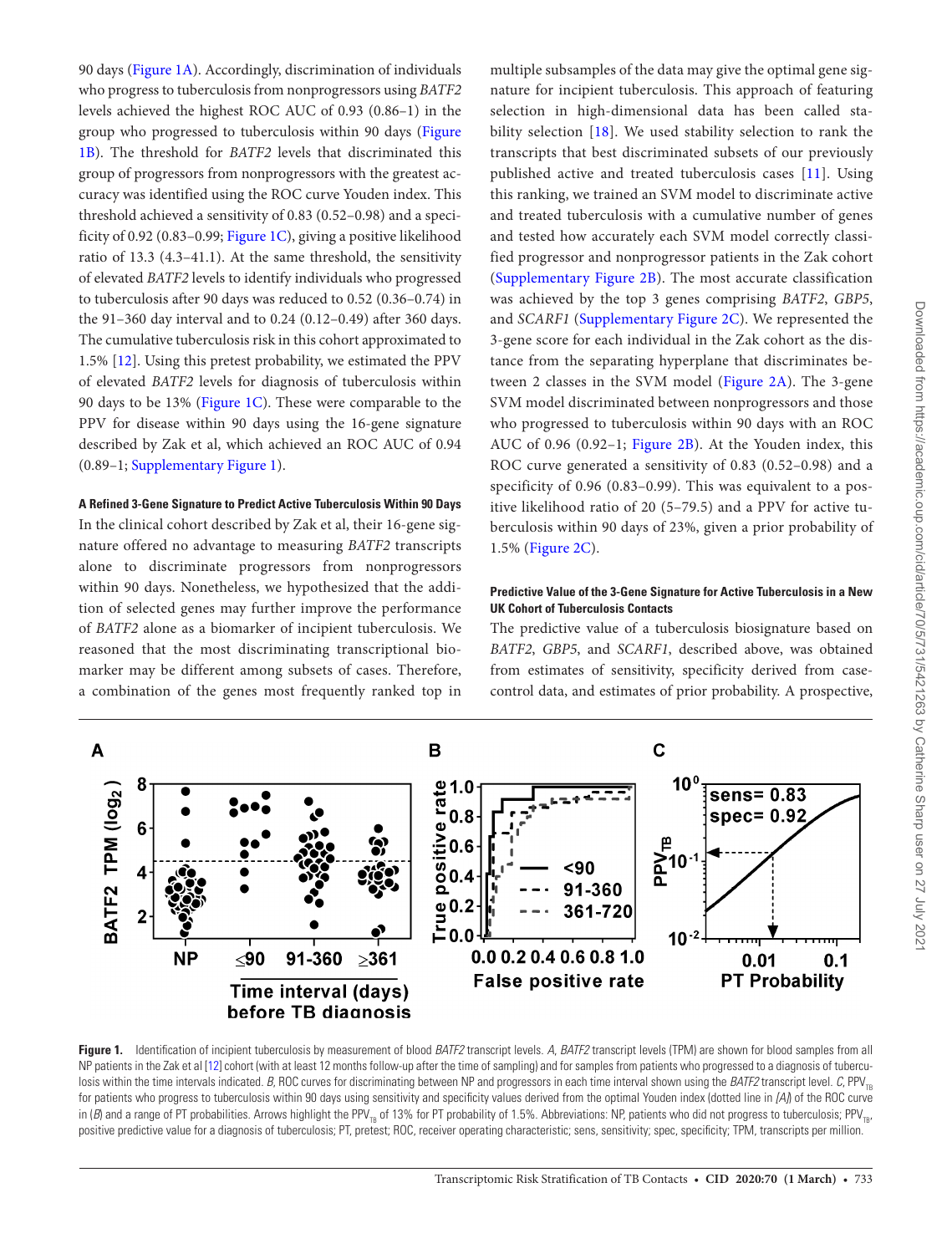

<span id="page-3-0"></span>**Figure 2.** Identification of incipient tuberculosis by a novel 3-gene model incorporating blood transcript levels of *BATF2*, *GBP5*, and *SCARF1*. *A*, Three-gene scores derived from the support vector machine model to discriminate between active and treated tuberculosis are shown for blood samples from all NP patients in the Zak et al [\[12](#page-6-5)] cohort (with at least 12 months follow-up) and for samples from patients who progressed to a diagnosis of tuberculosis within the time intervals indicated. *B*, ROC curves for discriminating between NP and progressors in each time interval shown using the 3-gene scores. C, PPV<sub>TB</sub> for patients who progress to tuberculosis within 90 days using sensitivity and specificity values derived from the optimal Youden index of the ROC curve in (B) and a range of PT probabilities. Arrows highlight the PPV<sub>To</sub> of 23% for PT probability of 1.5%. Abbreviations: NP, patients who did not progress to tuberculosis; PPV<sub>TR</sub>, positive predictive value for a diagnosis of tuberculosis; PT, pretest; ROC, receiver operating characteristic; sens, sensitivity; spec, specificity.

independent, observational cohort was required to confirm these findings. In addition, although our 3-gene signature was discovered in data derived from a UK cohort of patients with active tuberculosis and validated in a South African cohort of patients with latent tuberculosis, additional validation in a further independent UK cohort at risk of active tuberculosis was necessary to extend the evidence for its generalizability. Therefore, we obtained blood transcriptomic data from a new observational HIV-negative cohort of 333 close contacts of cases of active tuberculosis, representing a group at highest risk of developing disease in the short term [\(Table 1\)](#page-4-0). Median follow-up of the cohort was 346 days (interquartile range, 250–450). Six participants in the cohort progressed to a diagnosis of tuberculosis disease 3–342 days after recruitment to the study ([Table 2\)](#page-4-1).

We used the novel 3-gene model to calculate a decision score, as described above, for each patient in the UK tuberculosis contacts cohort. First, we sought to define the distribution of 3-gene scores in 192 IGRA-negative contacts as a control population among tuberculosis contacts with low risk of developing disease. This group was younger, included fewer non-UK born individuals, and included fewer household contacts of tuberculosis compared with the IGRA-positive individuals, reflecting known risk factors for acquisition of Mtb infection ([Table 1\)](#page-4-0). The 3-gene scores among the IGRA-negative group showed a parametric distribution. Therefore, we used a standard score of  $2 \, (z_{_2})$  to represent the 97.7th percentile and a standard score of 3  $(z_3)$  to represent the 99.9th percentile as thresholds for an elevated 3-gene score ([Figure 3A](#page-5-0)). We then compared the distribution of 3-gene scores among all IGRA-positive contacts and tested the hypothesis that the 3-gene score stratifies differential risk of incident tuberculosis in this cohort. Among individuals

in the cohort who did not receive preventative therapy, we compared the incident tuberculosis rate per 100 person-years in all IGRA-positive and IGRA-negative contacts with 3-gene scores greater than the  $z_2$  and  $z_3$  thresholds ([Figure 3B](#page-5-0)).

Using the  $z_2$  threshold, the tuberculosis incidence rate among individuals with a low 3-gene score was 0.76 per 100 person-years (0.19–3.05). Among 19 individuals with a high 3-gene score, the tuberculosis incidence rate was 27.7 per 100 person-years (10.4–73.8). The incidence rate ratio (incidence of tuberculosis for those with a high 3-gene score compared with those with a low 3-gene score) was 36.3 (6.6–198.1). Using the  $z_3$  threshold, the tuberculosis incidence rate among individuals with a low 3-gene score was 0.74 per 100 personyears (0.18–3.0). Among 8 individuals with a high 3-gene score, the tuberculosis incidence rate was 72.0 per 100 person-years (27.0–191.8). The incidence rate ratio (incidence of tuberculosis for those with a high 3-gene score compared with those with a low 3-gene score) was 97.4 (17.8–532.0). By comparison, incidence rates were 5.8 per 100 person-years (2.6–13.0) and 0 per 100 person-years among IGRA-positive and IGRA-negative contacts, respectively. Overall, at the  $z_2$  threshold, the 3-gene score achieved a PPV of 21.1% (6.1–46.6) and a positive likelihood ratio of 13 (6.2–27.6). At the  $z<sub>3</sub>$  threshold, the 3-gene score achieved a PPV of 50% (15.7–84.3) and a positive likelihood ratio of 48.8 (15.8–150.5). Both of these thresholds for the 3-gene score achieved negative predictive value (NPV) of 99.3% (97.5–99.9 for the *z*<sub>3</sub> threshold and 97.4–99.9 for the *z*<sub>2</sub> threshold) and a negative likelihood ratio of 0.35 (0.11–1.1) for cumulative incident tuberculosis within 2 years. The IGRA result achieved a PPV of 5.6% (2.1–11.8) and an NPV of 100%  $(98.1-100)$ .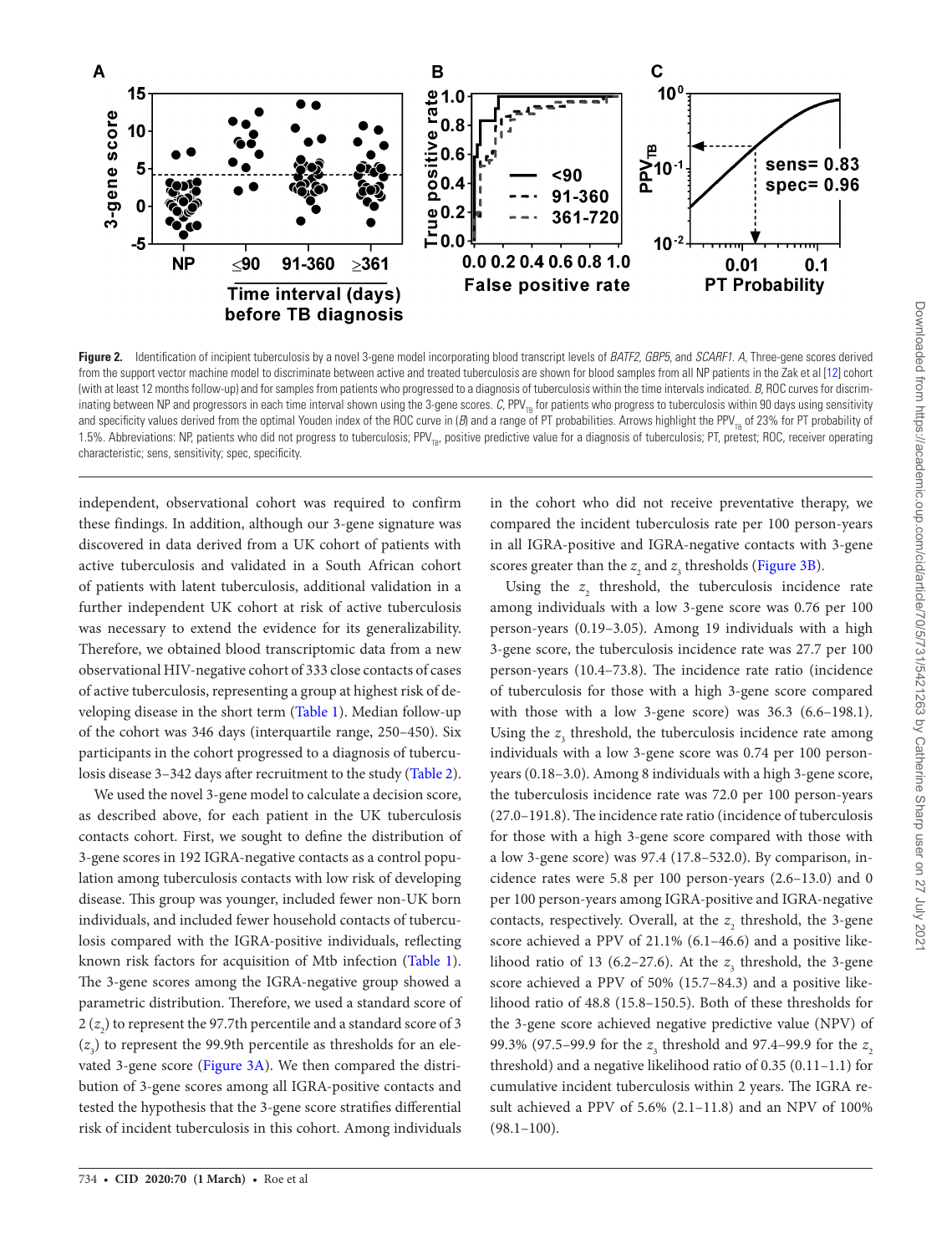#### <span id="page-4-0"></span>**Table 1. Summary Characteristics of United Kingdom Tuberculosis Contacts Cohort**

| Characteristic                       | All $(N = 333)$<br>$33(26 - 47)$ |             | IGRA positive ( $n = 141$ )<br>40.5 (29-51) |         | IGRA negative (n = 192)<br>$32(25 - 43)$ |                     | PValue<br>$< 0.05$ |
|--------------------------------------|----------------------------------|-------------|---------------------------------------------|---------|------------------------------------------|---------------------|--------------------|
| Age, median (interquartile range), y |                                  |             |                                             |         |                                          |                     |                    |
|                                      | $\mathsf{n}$                     | $\%$        | $\mathsf{n}$                                | $\%$    | $\boldsymbol{\mathsf{n}}$                | $\%$                |                    |
| Sex                                  |                                  |             |                                             |         |                                          |                     |                    |
| Male                                 | 173                              | 52.0        | 77                                          | 54.6    | 96                                       | 50.0                | ns                 |
| Female                               | 155                              | 46.5        | 62                                          | 44.0    | 93                                       | 48.4                | ns                 |
| <b>NA</b>                            | 5                                | 1.5         | $\mathbf{2}$                                | 1.4     | 3                                        | 1.6                 | ns                 |
| Ethnicity                            |                                  |             |                                             |         |                                          |                     |                    |
| White                                | 73                               | 21.9        | 24                                          | 17.0    | 49                                       | 25.5                | ns                 |
| Indian, Pakistani, or Bangladeshi    | 120                              | 36.0        | 51                                          | 36.2    | 69                                       | 35.9                | ns                 |
| <b>Black</b>                         | 56                               | 16.8        | 32                                          | 22.7    | 24                                       | 12.5                | $-.05$             |
| Mixed                                | 64                               | 19.2        | 29                                          | 20.6    | 35                                       | 18.2                | ns                 |
| Other                                | 10                               | 3.0         | $\overline{2}$                              | 1.4     | 8                                        | 4.2                 | ns                 |
| <b>NA</b>                            | 10                               | 3.0         | 3                                           | 2.1     | $\overline{7}$                           | 3.6                 | ns                 |
| Country of birth                     |                                  |             |                                             |         |                                          |                     |                    |
| Non-United Kingdom                   | 259                              | 77.8        | 126                                         | 89.4    | 133                                      | 69.3                | $-.05$             |
| United Kingdom                       | 68                               | 20.4        | 12                                          | 8.5     | 56                                       | 29.2                | $-.05$             |
| <b>NA</b>                            | 6                                | 1.8         | 3                                           | 2.1     | $\mathfrak{Z}$                           | 1.6                 | ns                 |
| Tuberculosis contact type            |                                  |             |                                             |         |                                          |                     |                    |
| Household                            | 218                              | 65.5        | 103                                         | 73.0    | 115                                      | 59.9                | $-.05$             |
| Nonhousehold                         | 77                               | 23.1        | 25                                          | 17.7    | 52                                       | 27.1                | $-.05$             |
| <b>NA</b>                            | 38                               | 11.4        | 13                                          | 9.2     | 25                                       | 13.0                | ns                 |
| Social risk factor                   |                                  |             |                                             |         |                                          |                     |                    |
| Yes                                  | 35                               | 10.5        | 13                                          | 9.2     | 22                                       | 11.5                | ns                 |
| No                                   | 298                              | 89.5        | 128                                         | 90.8    | 170                                      | 88.5                | ns                 |
| <b>NA</b>                            | $\mathbf 0$                      | $\mathbb O$ | $\mathbf 0$                                 | $\circ$ | $\mathbf 0$                              | $\mathsf{O}\xspace$ | ns                 |
| Diabetes                             |                                  |             |                                             |         |                                          |                     |                    |
| Yes                                  | 27                               | 8.1         | 16                                          | 11.3    | 11                                       | 5.7                 | ns                 |
| No                                   | 296                              | 88.9        | 122                                         | 86.5    | 174                                      | 90.6                | ns                 |
| <b>NA</b>                            | 10                               | 3           | $\mathfrak{Z}$                              | 2.1     | $7\overline{ }$                          | 3.6                 | ns                 |
| Smoking                              |                                  |             |                                             |         |                                          |                     |                    |
| Current                              | 76                               | 22.8        | 32                                          | 22.7    | 44                                       | 22.9                | ns                 |
| Previous                             | 43                               | 12.9        | 18                                          | 12.8    | 25                                       | 13                  | ns                 |
| No                                   | 21.                              | 63.1        | 89                                          | 63.1    | 121                                      | 63                  | ns                 |
| <b>NA</b>                            | $\overline{4}$                   | 1.2         | $\overline{2}$                              | 1.4     | $\overline{2}$                           | $\mathbf{1}$        | ns                 |
| Preventative therapy                 |                                  |             |                                             |         |                                          |                     |                    |
| Yes                                  | 34                               | 10.2        | 34                                          | 24.1    | $\mathbf 0$                              | 0                   | n/a                |
| <b>No</b>                            | 289                              | 86.8        | 97                                          | 68.8    | 192                                      | 100                 | n/a                |
| <b>NA</b>                            | 10                               | 3.0         | 10                                          | 7.1     | $\mathsf{O}\xspace$                      | 0                   | n/a                |

For statistical tests, age was compared using a Mann-Whitney U test, and categorical variables were compared using  $\chi^2$  tests. Social risk factors included history of homelessness, imprisonment, or harmful drug use.

Abbreviations: IGRA, interferon gamma release assay; NA, not available; n/a, not applicable; ns, non-significant.

# **DISCUSSION**

The present study was based on the premise that blood transcriptional biomarkers of active tuberculosis predate clinical presentation of disease and consequently serve as biomarkers of incipient tuberculosis. We confirmed this hypothesis in data from a South African case-control study using a single

# <span id="page-4-1"></span>**Table 2. Selected Characteristics of Patients Who Progressed to a Diagnosis of Tuberculosis in the United Kingdom Cohort Study**

| Disease-free<br>Interval, days | Age, y | Sex    | Ethnicity    | Interferon Gamma<br>Release Assay | Site of Disease | Culture<br>Confirmed | Symptoms at<br>Screening | Screening Chest<br>Radiograph |
|--------------------------------|--------|--------|--------------|-----------------------------------|-----------------|----------------------|--------------------------|-------------------------------|
| 3                              | 32     | Female | Indian       | Positive                          | <b>Uterus</b>   | Yes                  | Yes                      | Normal                        |
| 90                             | 16     | Male   | <b>Black</b> | Positive                          | Pleural         | No                   | No                       | Normal                        |
| 137                            | 21     | Male   | Mixed        | Positive                          | Lymph node      | <b>No</b>            | <b>No</b>                | Normal                        |
| 210                            | 21     | Female | Mixed        | Positive                          | Lymph node      | No                   | No                       | Paratracheal adenopathy       |
| 272                            | 52     | Male   | Indian       | Positive                          | Pleural         | Yes                  | <b>No</b>                | Normal                        |
| 342                            | 27     | Female | <b>Black</b> | Positive                          | Pleural         | <b>No</b>            | No                       | Normal                        |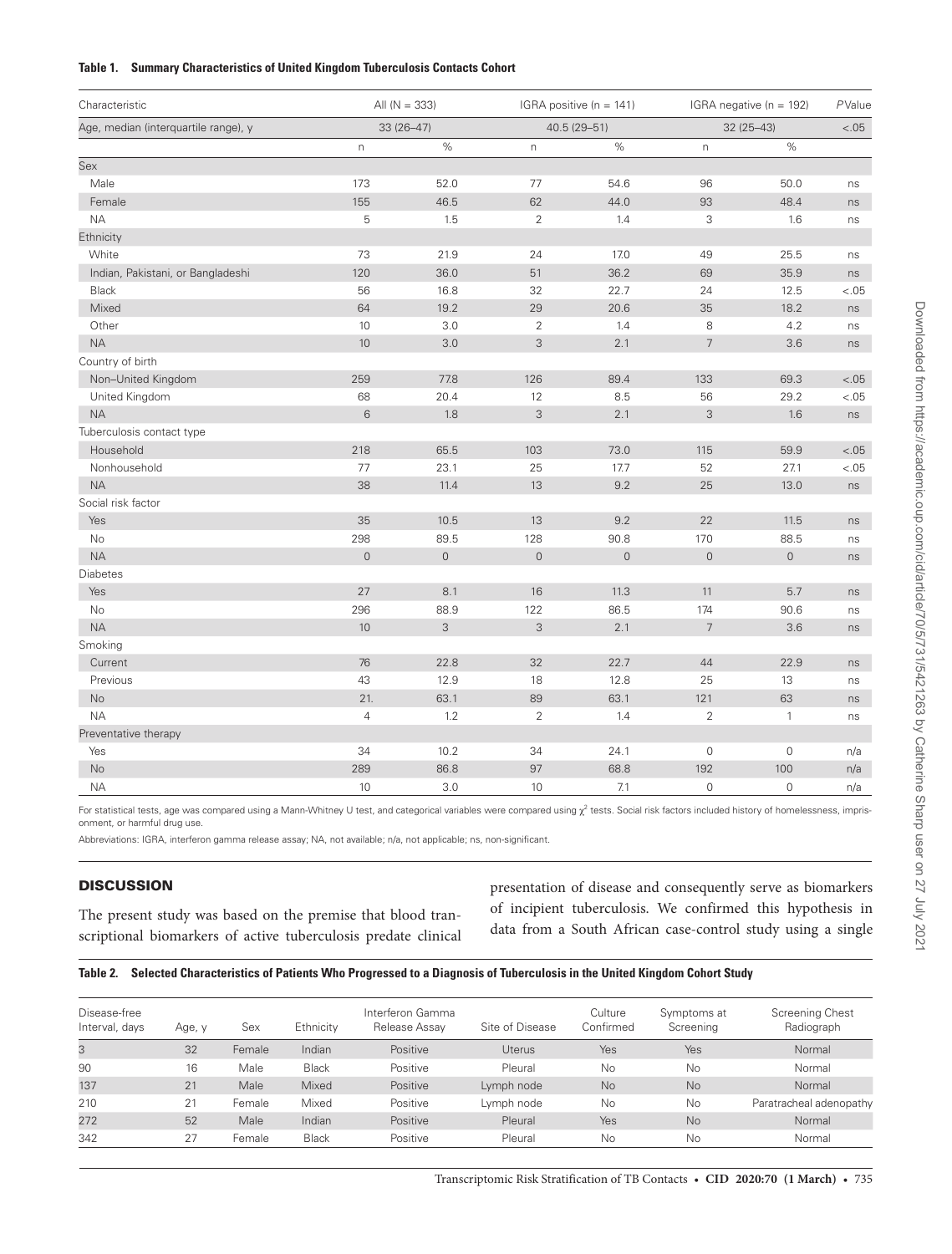

<span id="page-5-0"></span>**Figure 3.** Blood transcriptomic 3-gene score at recruitment in contacts of active tuberculosis (TB). *A*, Frequency distribution of 3-gene scores in IGRA-negative contacts of active TB showing threshold (dashed lines) for identification of a high 3-gene score based on the mean +2 SD (*z<sub>2</sub>*) or +3 SD (*z<sub>3</sub>*) of the scores among IGRA-negative cases. *B*, Individual 3-gene scores for untreated IGRA-positive and IGRA-negative contacts who developed active TB or remained healthy on follow-up. Abbreviations: IGRA, interferon gamma release assay; SD, standard deviation.

transcriptional biomarker for active tuberculosis, *BATF2*. The addition of 2 additional genes generated a 3-gene signature derived from independent data, which further enhanced the discrimination between short-term progressors and nonprogressors in the case-control study. Finally, we validated our findings in a new UK cohort study.

We provide the first proof-of-concept data for a blood transcriptional signature that predicts the short-term risk of disease in tuberculosis contacts with substantially greater PPV than is achieved in current practice using IGRAs. The 3-gene signature in the present study was derived from comparison of patients with pulmonary tuberculosis before and after treatment, but predicted cases of extrapulmonary disease in the UK cohort. This finding is consistent with the hypothesis that blood transcriptional signatures of tuberculosis are not specific to different sites of disease, but is equally applicable to pulmonary and extrapulmonary tuberculosis. Our blood transcriptional signature predicted disease progression in 4 of 6 close contacts. The patient who progressed within 3 days was symptomatic at enrollment, but the others had no symptoms of active disease, supporting the underlying hypothesis that this signature predates clinical presentation of disease. The potential clinical impact of this approach is to enable more precise targeting of preventative antimicrobial tuberculosis treatment. On the basis of the differential PPVs among contacts of active tuberculosis, risk stratification using the blood transcriptional signature may reduce the number needed to treat to <5 compared to >20 using IGRAs. In addition, the better PPV of the blood transcriptional signature may be expected to incentivize increased treatment acceptance and completion rates. Taken together, these effects have the potential to transform the efficiency and therefore

scalability of contact tracing as part of a tuberculosis control program.

In the South African case-control study, the sensitivity of the 3-gene signature to identify individuals who progressed to tuberculosis reduced as interval time to tuberculosis increased. Consistent with this, in the UK cohort study, the 3-gene signature failed to identify 2 of 6 contacts who progressed to active tuberculosis, with the longest disease-free intervals both greater than 6 months. These data highlight the reduced sensitivity for long-term risk of incident disease. Therefore, interval follow-up measurements for IGRA-positive contacts may be needed to prevent cases beyond the first 6 months. Thereafter, the numbers needed to screen and treat with preventative therapy for the very small residual long-term risk of disease may not justify the economic cost and risk of drug toxicity. To illustrate this, in a large observational cohort of 4861 tuberculosis contacts with median follow-up of 2.9 years, 52% and 73% of incident tuberculosis cases occurred within 6 and 12 months of contact screening, respectively [[6](#page-6-15)]. Therefore, a strategy of testing recent tuberculosis contacts with blood transcriptional biomarkers at baseline and after a 6-month interval may identify up to three quarters of incident tuberculosis cases among contacts.

The major limitation of our study is the low frequency of progressive disease in the UK cohort. Despite the fact that tuberculosis contacts have the highest short-term risk of disease, the absolute 2-year cumulative incidence of disease is low, necessitating very large-scale cohorts to definitively assess the correlates of progression  $[6]$  $[6]$  $[6]$ . Consequently, in the present study, the confidence intervals of the PPV for the 3-gene signature are wide, albeit significantly better than IGRA, which achieves a PPV of <5% in large-scale studies. The impact of HIV coinfection is also untested. In addition, it is clear that